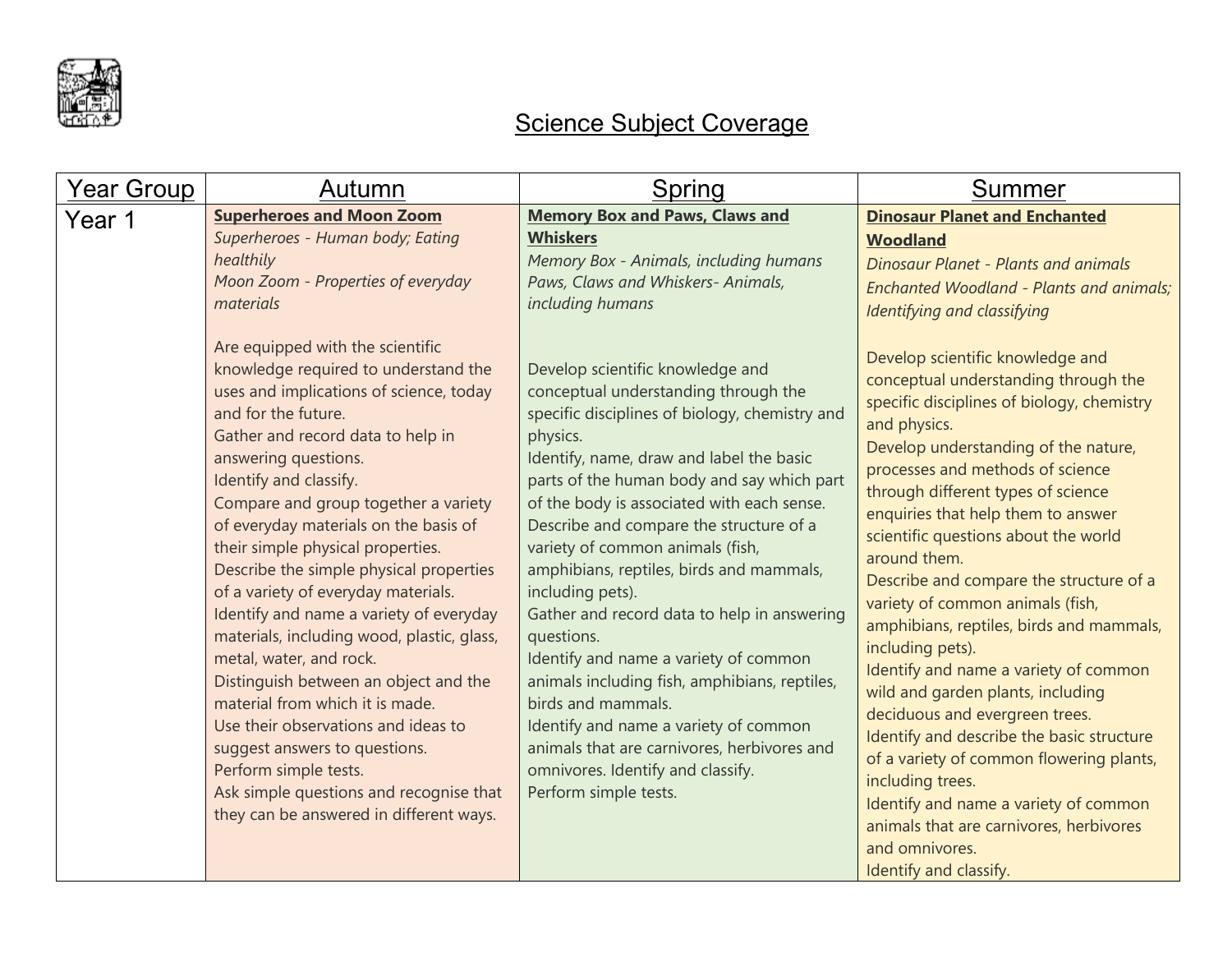|        |                                                                                                                                                                                                                                                                                                                                                                                                                                                     |                                                                                                                                                                                                                                                                                                                                                                                                                                                                                                                                                                                                                                                                                                  | Use their observations and ideas to<br>suggest answers to questions.<br>Perform simple tests.<br>Observe closely, using simple equipment.<br>Ask simple questions and recognise that<br>they can be answered in different ways.                                                                                                                                                                                                                                                                                                                                                                                                                                                                                                                                                                                                                                                                                                                                                                                                                                                            |
|--------|-----------------------------------------------------------------------------------------------------------------------------------------------------------------------------------------------------------------------------------------------------------------------------------------------------------------------------------------------------------------------------------------------------------------------------------------------------|--------------------------------------------------------------------------------------------------------------------------------------------------------------------------------------------------------------------------------------------------------------------------------------------------------------------------------------------------------------------------------------------------------------------------------------------------------------------------------------------------------------------------------------------------------------------------------------------------------------------------------------------------------------------------------------------------|--------------------------------------------------------------------------------------------------------------------------------------------------------------------------------------------------------------------------------------------------------------------------------------------------------------------------------------------------------------------------------------------------------------------------------------------------------------------------------------------------------------------------------------------------------------------------------------------------------------------------------------------------------------------------------------------------------------------------------------------------------------------------------------------------------------------------------------------------------------------------------------------------------------------------------------------------------------------------------------------------------------------------------------------------------------------------------------------|
| Year 2 | <b>Street Detectives and Towers, Tunnels</b><br>and Turrets<br>Street Detectives- Everyday materials;<br>Plants<br>Towers, Tunnels and Turrets - Habitats;<br>Everyday materials<br>Gather and record data to help in<br>answering questions.<br>Identify and classify.<br>Perform simple tests.<br>Observe closely, using simple equipment.<br>Identify and name a variety of plants and<br>animals in their habitats, including<br>microhabitats. | <b>Land Ahoy and Beat Band Boogie</b><br>Land Ahoy - Everyday materials<br><b>Beat Band Boogie- Sound</b><br>Develop understanding of the nature,<br>processes and methods of science through<br>different types of science enquiries that help<br>them to answer scientific questions about<br>the world around them.<br>Gather and record data to help in answering<br>questions.<br>Identify and classify.<br>Use their observations and ideas to suggest<br>answers to questions.<br>Perform simple tests.<br>Identify and compare the suitability of a<br>variety of everyday materials, including<br>wood, metal, plastic, glass, brick, rock, paper<br>and cardboard for particular uses. | <b>The Scented Garden and Beachcombers</b><br>The Scented Garden - Plants<br>Beachcombers- Habitats; Living and non-<br>living things; Food chains; Basic needs of<br>animals.<br>Identify and classify.<br>Use their observations and ideas to<br>suggest answers to questions.<br>Perform simple tests.<br>Observe closely, using simple equipment.<br>Ask simple questions and recognise that<br>they can be answered in different ways.<br>Find out and describe how plants need<br>water, light and a suitable temperature to<br>grow and stay healthy.<br>Find out how the shapes of solid objects<br>made from some materials can be<br>changed by squashing, bending, twisting<br>and stretching.<br>Identify and compare the suitability of a<br>variety of everyday materials, including<br>wood, metal, plastic, glass, brick, rock,<br>paper and cardboard for particular uses.<br>Find out about and describe the basic<br>needs of animals, including humans, for<br>survival (water, food and air).<br>Observe and describe how seeds and<br>bulbs grow into mature plants. |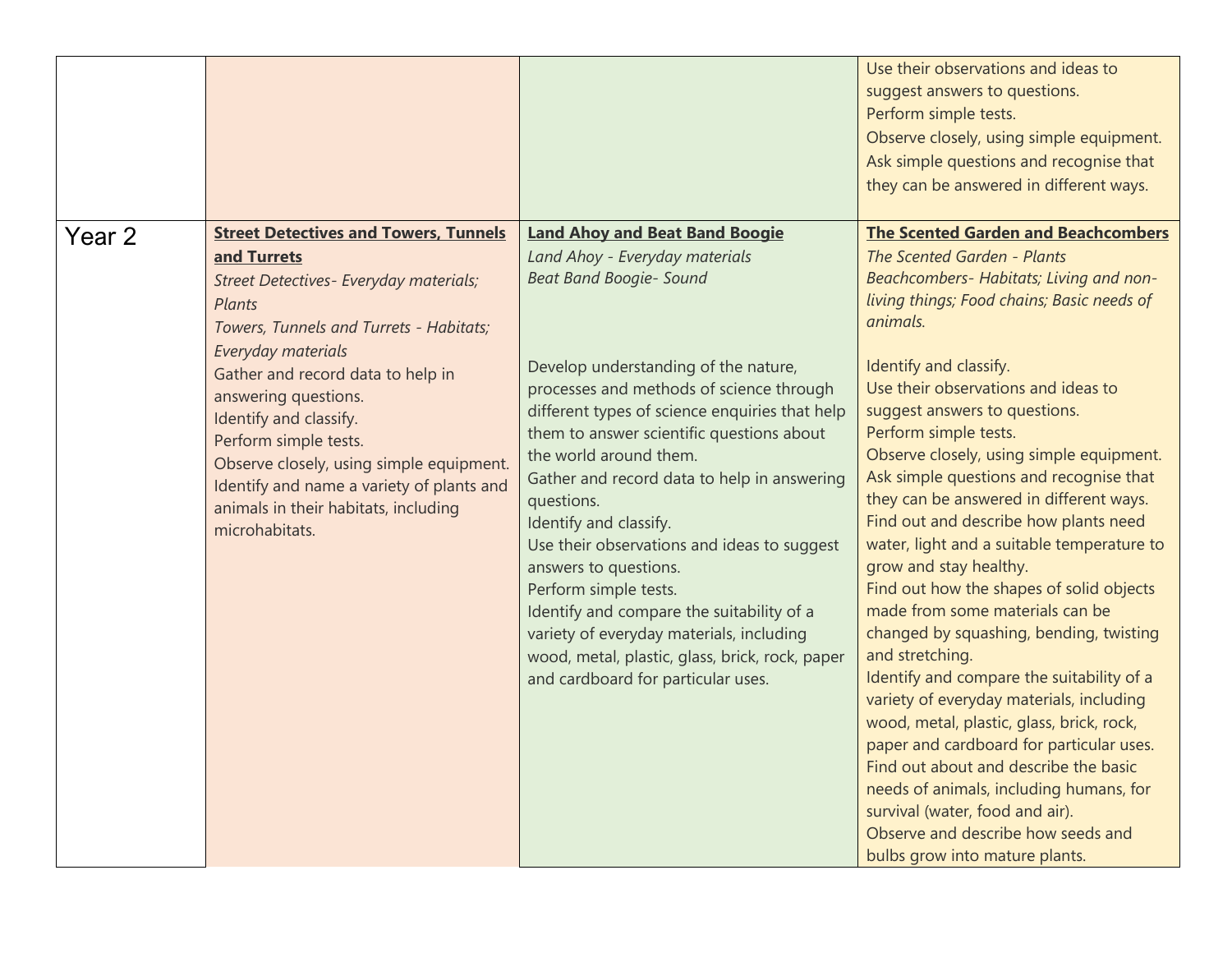|        |                                                                                                                                                                                                                                                                                                                                                                                                                                                                                                                                                                                                                                                                                                                                                                                                                                            |                                                                                                                                                                                                                                                                                                                                                                                                                                                                                                                                                                                                                                                                                                                                                                                                                                                                                                                                                                                                                               | Identify and name a variety of plants and<br>animals in their habitats, including<br>microhabitats.<br>Explore and compare the differences<br>between things that are living, dead, and<br>things that have never been alive.                                                                                                                                                                                                                                                                                                                                                                                                                                                                                                                                                                                                                                                            |
|--------|--------------------------------------------------------------------------------------------------------------------------------------------------------------------------------------------------------------------------------------------------------------------------------------------------------------------------------------------------------------------------------------------------------------------------------------------------------------------------------------------------------------------------------------------------------------------------------------------------------------------------------------------------------------------------------------------------------------------------------------------------------------------------------------------------------------------------------------------|-------------------------------------------------------------------------------------------------------------------------------------------------------------------------------------------------------------------------------------------------------------------------------------------------------------------------------------------------------------------------------------------------------------------------------------------------------------------------------------------------------------------------------------------------------------------------------------------------------------------------------------------------------------------------------------------------------------------------------------------------------------------------------------------------------------------------------------------------------------------------------------------------------------------------------------------------------------------------------------------------------------------------------|------------------------------------------------------------------------------------------------------------------------------------------------------------------------------------------------------------------------------------------------------------------------------------------------------------------------------------------------------------------------------------------------------------------------------------------------------------------------------------------------------------------------------------------------------------------------------------------------------------------------------------------------------------------------------------------------------------------------------------------------------------------------------------------------------------------------------------------------------------------------------------------|
| Year 3 | <b>Urban Pioneers and Tribal Tales</b><br><b>Urban Pioneers - Light and dark; Sources</b><br>and reflectors; Shadows; Sun safety                                                                                                                                                                                                                                                                                                                                                                                                                                                                                                                                                                                                                                                                                                           | <b>Scrumdiddlyumptious and Flow</b><br>Scrumdiddlyumptious - Nutrition<br>Flow - Soil; Plants                                                                                                                                                                                                                                                                                                                                                                                                                                                                                                                                                                                                                                                                                                                                                                                                                                                                                                                                 | <b>Heroes and Villains and Mighty Metals</b><br>Heroes and Villains- not Science based<br><b>Mighty Metals - Forces and magnets</b>                                                                                                                                                                                                                                                                                                                                                                                                                                                                                                                                                                                                                                                                                                                                                      |
|        | Tribal Tales - Plants; Light<br>Make systematic and careful<br>observations and, where appropriate,<br>take accurate measurements using<br>standard units, using a range of<br>equipment, including thermometers and<br>data loggers.<br>Set up simple practical enquiries,<br>comparative and fair tests.<br>Ask relevant questions and using<br>different types of scientific enquiries to<br>answer them.<br>Identify differences, similarities or<br>changes related to simple scientific ideas<br>and processes.<br>Explore the part that flowers play in the<br>life cycle of flowering plants, including<br>pollination, seed formation and seed<br>dispersal.<br>Explore the requirements of plants for<br>life and growth (air, light, water, nutrients<br>from soil, and room to grow) and how<br>they vary from plant to plant. | Gather, record, classify and present data in a<br>variety of ways to help in answering<br>questions.<br>Make systematic and careful observations<br>and, where appropriate, take accurate<br>measurements using standard units, using a<br>range of equipment, including<br>thermometers and data loggers.<br>Set up simple practical enquiries,<br>comparative and fair tests.<br>Report on findings from enquiries, including<br>oral and written explanations, displays or<br>presentations of results and conclusions.<br>Record findings using simple scientific<br>language, drawings, labelled diagrams, keys,<br>bar charts, and tables.<br>Use results to draw simple conclusions, make<br>predictions for new values, suggest<br>improvements and raise further questions.<br>Identify differences, similarities or changes<br>related to simple scientific ideas and<br>processes.<br>Identify that animals, including humans,<br>need the right types and amount of<br>nutrition, and that they cannot make their | record, classify and present data in a<br>variety of ways to help in answering<br>questions.<br>Make systematic and careful observations<br>and, where appropriate, take accurate<br>measurements using standard units, using<br>a range of equipment, including<br>thermometers and data loggers.<br>Set up simple practical enquiries,<br>comparative and fair tests.<br>Report on findings from enquiries,<br>including oral and written explanations,<br>displays or presentations of results and<br>conclusions.<br>Record findings using simple scientific<br>language, drawings, labelled diagrams,<br>keys, bar charts, and tables.<br>Use results to draw simple conclusions,<br>make predictions for new values, suggest<br>improvements and raise further questions.<br>Identify differences, similarities or changes<br>related to simple scientific ideas and<br>processes. |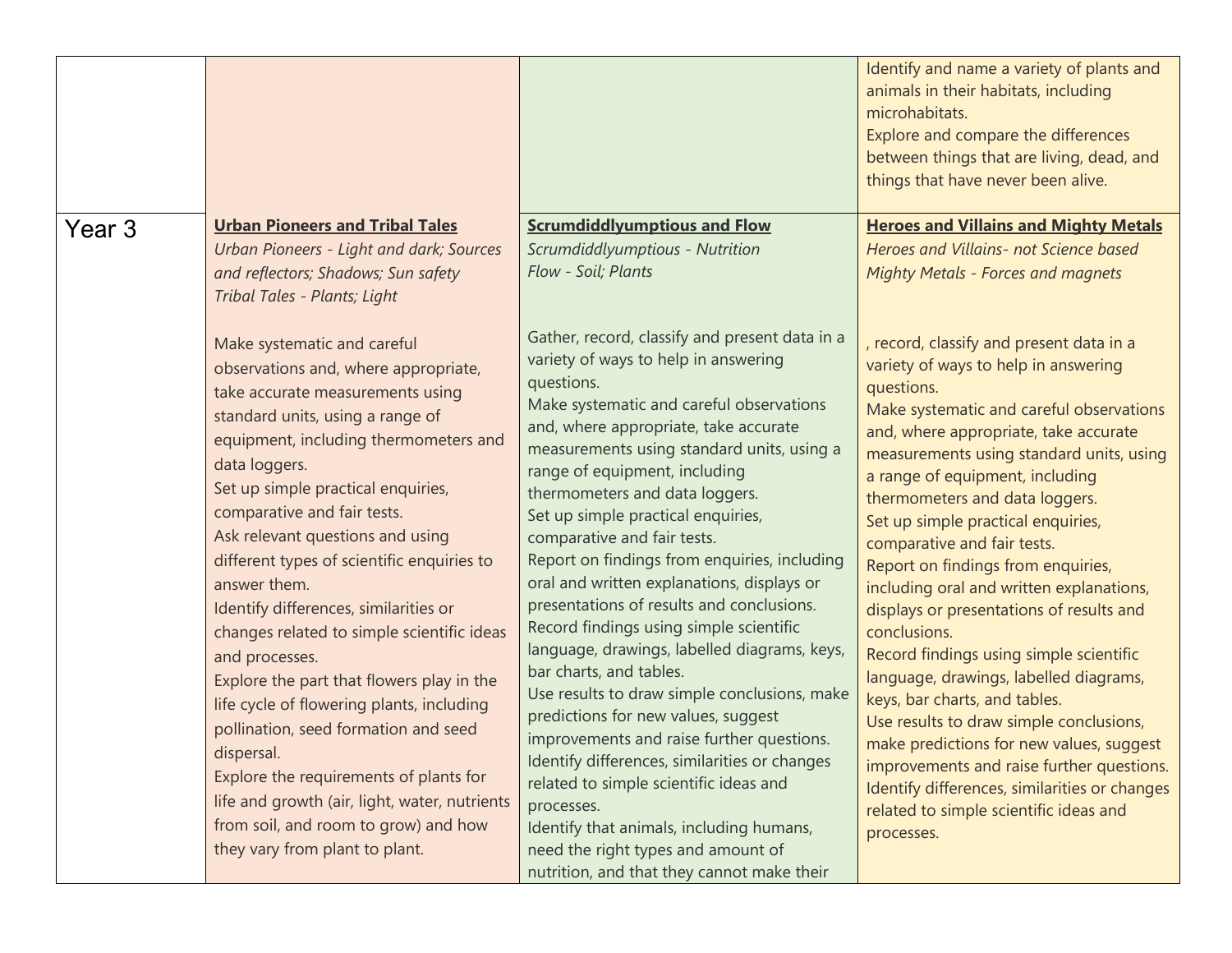|        | Recognise that they need light in order<br>to see things and that dark is the<br>absence of light.<br>Notice that light is reflected from<br>surfaces.<br>Recognise that light from the sun can be<br>dangerous and that there are ways to<br>protect their eyes.<br>Recognise that shadows are formed<br>when the light from a light source is<br>blocked by a solid object.<br>Find patterns in the way that the size of<br>shadows change. | own food; they get nutrition from what they<br>eat.<br>Use straightforward scientific evidence to<br>answer questions or to support their<br>findings.<br>Recognise that soils are made from rocks<br>and organic matter. | Use straightforward scientific evidence to<br>answer questions or to support their<br>findings.<br>Compare how things move on different<br>surfaces.<br>Predict whether two magnets will attract<br>or repel each other, depending on which<br>poles are facing.<br>Describe magnets as having two poles.<br>Compare and group together a variety of<br>everyday materials on the basis of<br>whether they are attracted to a magnet,<br>and identify some magnetic materials.<br>Observe how magnets attract or repel<br>each other and attract some materials and<br>not others.<br>Notice that some forces need contact<br>between two objects, but magnetic forces<br>can act at a distance. |
|--------|-----------------------------------------------------------------------------------------------------------------------------------------------------------------------------------------------------------------------------------------------------------------------------------------------------------------------------------------------------------------------------------------------------------------------------------------------|---------------------------------------------------------------------------------------------------------------------------------------------------------------------------------------------------------------------------|--------------------------------------------------------------------------------------------------------------------------------------------------------------------------------------------------------------------------------------------------------------------------------------------------------------------------------------------------------------------------------------------------------------------------------------------------------------------------------------------------------------------------------------------------------------------------------------------------------------------------------------------------------------------------------------------------|
| Year 4 | <b>Lam Warrior and Road Trip USA</b><br>I am Warrior- not Science based                                                                                                                                                                                                                                                                                                                                                                       | <b>Burps, Bottoms and Bile and Playlist</b><br>Burps, Bottoms and Bile - Teeth types; Tooth                                                                                                                               | <b>Blue Abyss and Potions</b><br><b>Blue Abyss - Living things and their</b>                                                                                                                                                                                                                                                                                                                                                                                                                                                                                                                                                                                                                     |
|        | Road Trip USA - Electricity                                                                                                                                                                                                                                                                                                                                                                                                                   | decay and hygiene; The digestive system                                                                                                                                                                                   | habitats; Animals, including humans                                                                                                                                                                                                                                                                                                                                                                                                                                                                                                                                                                                                                                                              |
|        |                                                                                                                                                                                                                                                                                                                                                                                                                                               |                                                                                                                                                                                                                           |                                                                                                                                                                                                                                                                                                                                                                                                                                                                                                                                                                                                                                                                                                  |
|        |                                                                                                                                                                                                                                                                                                                                                                                                                                               | Playlist - Sound                                                                                                                                                                                                          | Potions - States of matter                                                                                                                                                                                                                                                                                                                                                                                                                                                                                                                                                                                                                                                                       |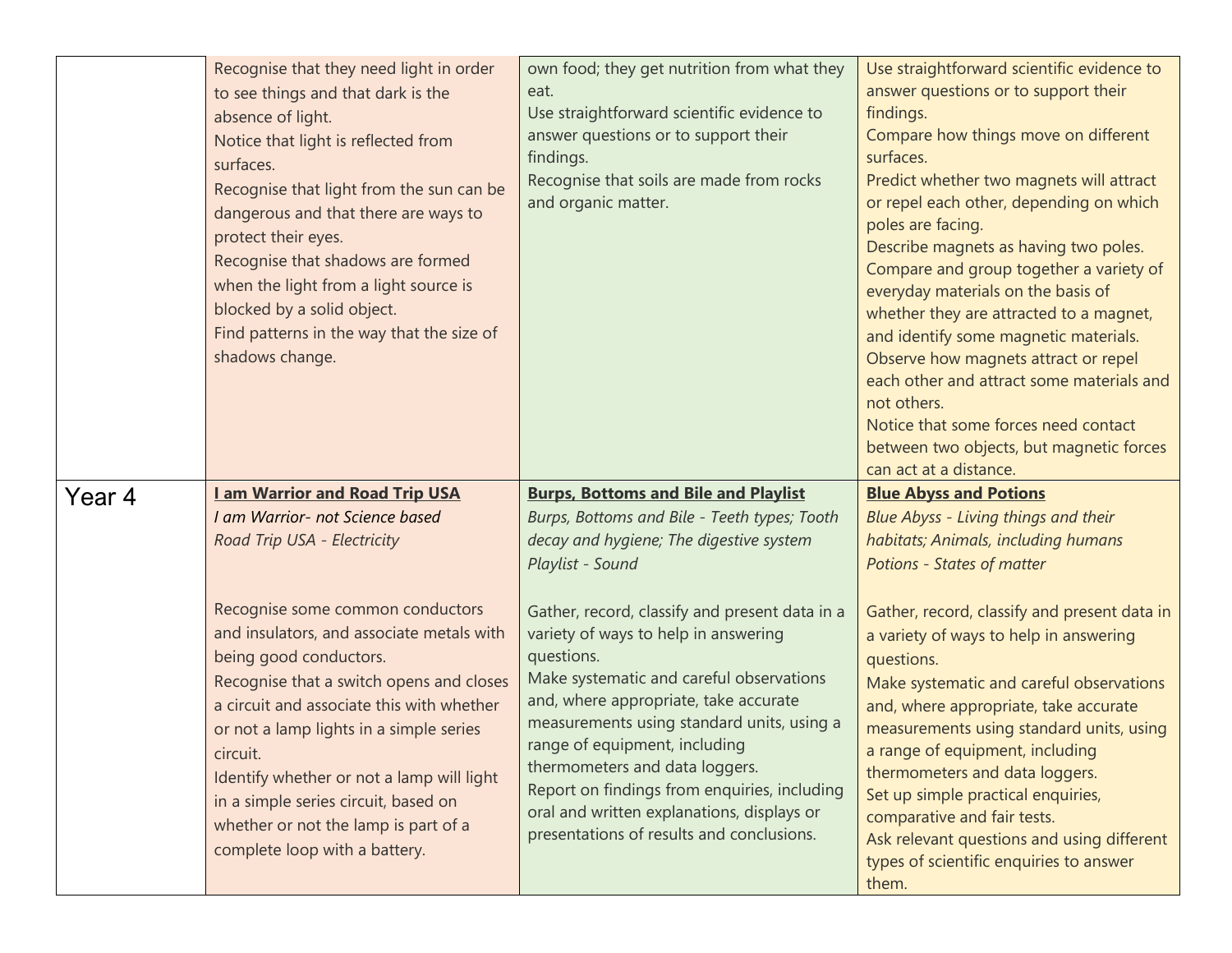| Construct a simple series electrical circuit,<br>identifying and naming its basic parts,<br>including cells, wires, bulbs, switches and<br>buzzers.<br>Identify common appliances that run on<br>electricity. | Record findings using simple scientific<br>language, drawings, labelled diagrams, keys,<br>bar charts, and tables.<br>Use results to draw simple conclusions, make<br>predictions for new values, suggest<br>improvements and raise further questions.<br>Identify differences, similarities or changes<br>related to simple scientific ideas and<br>processes.<br>Use straightforward scientific evidence to<br>answer questions or to support their<br>findings.<br>Recognise that vibrations from sounds travel<br>through a medium to the ear.<br>Recognise that sounds get fainter as the<br>distance from the sound source increases.<br>Find patterns between the volume of a<br>sound and the strength of the vibrations<br>that produced it.<br>Find patterns between the pitch of a sound<br>and features of the object that produced it.<br>Identify how sounds are made, associating<br>some of them with something vibrating.<br>Identify the different types of teeth in<br>humans and their simple functions.<br>Describe the simple functions of the basic<br>parts of the digestive system in humans. | Report on findings from enquiries,<br>including oral and written explanations,<br>displays or presentations of results and<br>conclusions.<br>Record findings using simple scientific<br>language, drawings, labelled diagrams,<br>keys, bar charts, and tables.<br>Use results to draw simple conclusions,<br>make predictions for new values, suggest<br>improvements and raise further questions.<br>Identify differences, similarities or changes<br>related to simple scientific ideas and<br>processes.<br>Use straightforward scientific evidence to<br>answer questions or to support their<br>findings.<br>Recognise that living things can be<br>grouped in a variety of ways.<br>Observe that some materials change state<br>when they are heated or cooled, and<br>measure or research the temperature at<br>which this happens in degrees Celsius (°C).<br>Identify the part played by evaporation<br>and condensation in the water cycle and<br>associate the rate of evaporation with<br>temperature.<br>Compare and group materials together,<br>according to whether they are solids,<br>liquids or gases.<br>Construct and interpret a variety of food<br>chains, identifying producers, predators<br>and prey.<br>Recognise that environments can change<br>and that this can sometimes pose dangers<br>to living things.<br>Explore and use classification keys to help<br>group, identify and name a variety of |
|---------------------------------------------------------------------------------------------------------------------------------------------------------------------------------------------------------------|------------------------------------------------------------------------------------------------------------------------------------------------------------------------------------------------------------------------------------------------------------------------------------------------------------------------------------------------------------------------------------------------------------------------------------------------------------------------------------------------------------------------------------------------------------------------------------------------------------------------------------------------------------------------------------------------------------------------------------------------------------------------------------------------------------------------------------------------------------------------------------------------------------------------------------------------------------------------------------------------------------------------------------------------------------------------------------------------------------------------|--------------------------------------------------------------------------------------------------------------------------------------------------------------------------------------------------------------------------------------------------------------------------------------------------------------------------------------------------------------------------------------------------------------------------------------------------------------------------------------------------------------------------------------------------------------------------------------------------------------------------------------------------------------------------------------------------------------------------------------------------------------------------------------------------------------------------------------------------------------------------------------------------------------------------------------------------------------------------------------------------------------------------------------------------------------------------------------------------------------------------------------------------------------------------------------------------------------------------------------------------------------------------------------------------------------------------------------------------------------------------------------------------------------------------------------|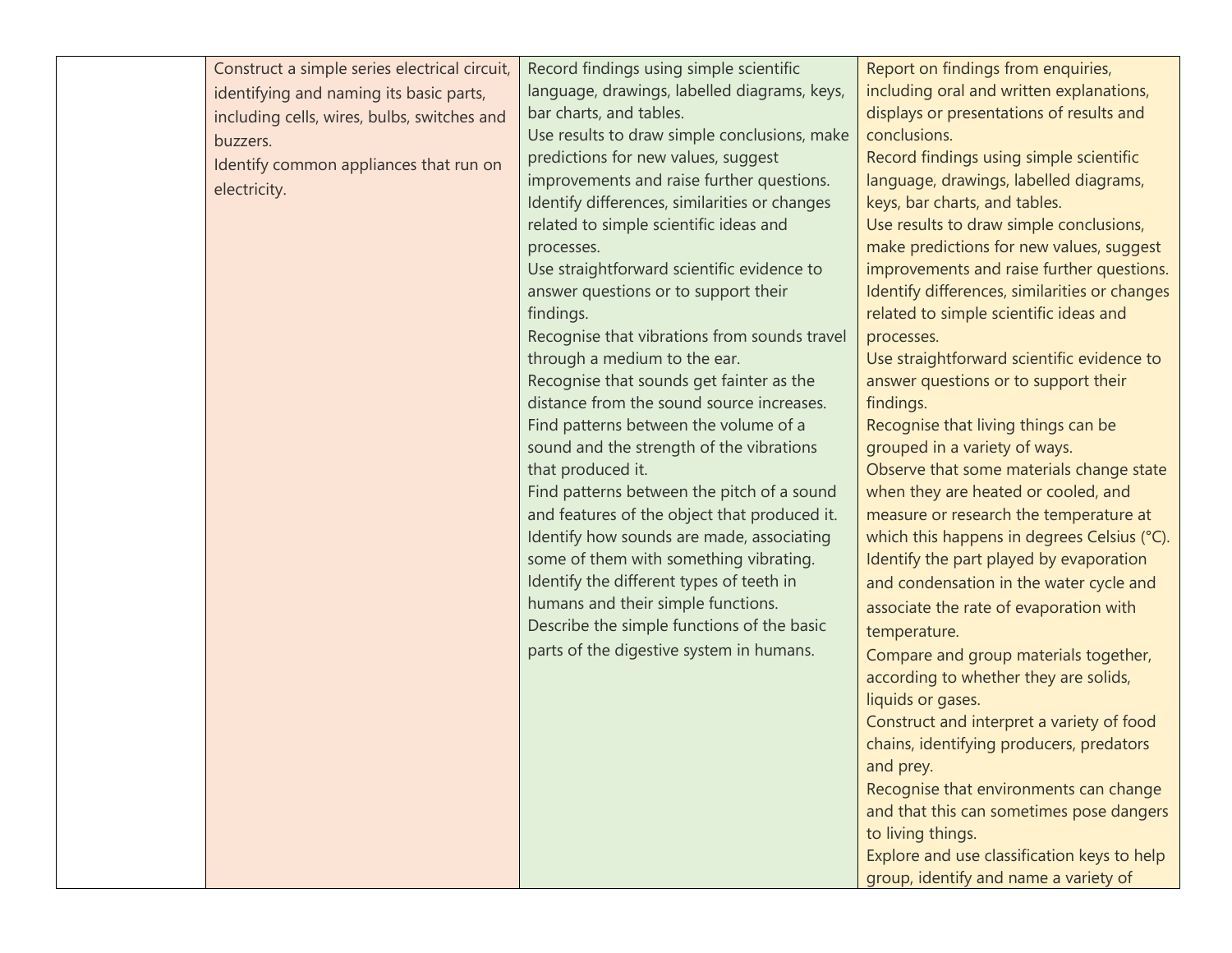|        |                                                                                                                                                                                                                                                                                                                                                                                                                                                                                                                                                                                                                                                                                                                                                                                                                                                                                                                                                                                                                                                                                                                              |                                                                                                                                                                                                                                                                                                                                                                                                                                                                                                                                                                                                                                                                                                                                                                                                                                                                                                                                                                                                                                                                                                                                                                               | living things in their local and wider<br>environment.                                                                                                                                                                                                                                                                                                                                                                                                                                                                                                                                                                                                                                                                                                                                                                                                                                                                                                                                                                                                                                                                                     |
|--------|------------------------------------------------------------------------------------------------------------------------------------------------------------------------------------------------------------------------------------------------------------------------------------------------------------------------------------------------------------------------------------------------------------------------------------------------------------------------------------------------------------------------------------------------------------------------------------------------------------------------------------------------------------------------------------------------------------------------------------------------------------------------------------------------------------------------------------------------------------------------------------------------------------------------------------------------------------------------------------------------------------------------------------------------------------------------------------------------------------------------------|-------------------------------------------------------------------------------------------------------------------------------------------------------------------------------------------------------------------------------------------------------------------------------------------------------------------------------------------------------------------------------------------------------------------------------------------------------------------------------------------------------------------------------------------------------------------------------------------------------------------------------------------------------------------------------------------------------------------------------------------------------------------------------------------------------------------------------------------------------------------------------------------------------------------------------------------------------------------------------------------------------------------------------------------------------------------------------------------------------------------------------------------------------------------------------|--------------------------------------------------------------------------------------------------------------------------------------------------------------------------------------------------------------------------------------------------------------------------------------------------------------------------------------------------------------------------------------------------------------------------------------------------------------------------------------------------------------------------------------------------------------------------------------------------------------------------------------------------------------------------------------------------------------------------------------------------------------------------------------------------------------------------------------------------------------------------------------------------------------------------------------------------------------------------------------------------------------------------------------------------------------------------------------------------------------------------------------------|
| Year 5 | <b>Stargazers and Off with her Head</b>                                                                                                                                                                                                                                                                                                                                                                                                                                                                                                                                                                                                                                                                                                                                                                                                                                                                                                                                                                                                                                                                                      | <b>Alchemy Island and Pharaohs</b>                                                                                                                                                                                                                                                                                                                                                                                                                                                                                                                                                                                                                                                                                                                                                                                                                                                                                                                                                                                                                                                                                                                                            | <b>Beast Creator and Scream Machine</b>                                                                                                                                                                                                                                                                                                                                                                                                                                                                                                                                                                                                                                                                                                                                                                                                                                                                                                                                                                                                                                                                                                    |
|        | Off with her Head- not Science based<br>Stargazers - Earth and space; Forces                                                                                                                                                                                                                                                                                                                                                                                                                                                                                                                                                                                                                                                                                                                                                                                                                                                                                                                                                                                                                                                 | Pharaohs- not Science based<br>Alchemy Island - Properties and changes of<br>materials                                                                                                                                                                                                                                                                                                                                                                                                                                                                                                                                                                                                                                                                                                                                                                                                                                                                                                                                                                                                                                                                                        | <b>Beast Creator - Living things and habitats</b><br>Scream Machine - Forces; Properties of<br>everyday materials; Mechanisms                                                                                                                                                                                                                                                                                                                                                                                                                                                                                                                                                                                                                                                                                                                                                                                                                                                                                                                                                                                                              |
|        | Explain that unsupported objects fall<br>towards the Earth because of the force of<br>gravity acting between the Earth and the<br>falling object.<br>Use the idea of the Earth's rotation to<br>explain day and night and the apparent<br>movement of the sun across the sky.<br>Describe the Sun, Earth and Moon as<br>approximately spherical bodies.<br>Describe the movement of the Moon<br>relative to the Earth.<br>Describe the movement of the Earth, and<br>other planets, relative to the Sun in the<br>solar system.<br>Give reasons, based on evidence from<br>comparative and fair tests, for the<br>particular uses of everyday materials,<br>including metals, wood and plastic.<br>Identify scientific evidence that has been<br>used to support or refute ideas or<br>arguments.<br>Report and present findings from<br>enquiries, including conclusions, causal<br>relationships and explanations of and<br>degree of trust in results, in oral and<br>written forms such as displays and other<br>presentations.<br>Use test results to make predictions to<br>set up further comparative and fair tests. | Compare and group together everyday<br>materials on the basis of their properties,<br>including their hardness, solubility,<br>transparency, conductivity (electrical and<br>thermal), and response to magnets.<br>Use knowledge of solids, liquids and gases<br>to decide how mixtures might be separated,<br>including through filtering, sieving and<br>evaporating.<br>Know that some materials will dissolve in<br>liquid to form a solution, and describe how<br>to recover a substance from a solution.<br>Explain that some changes result in the<br>formation of new materials, and that this<br>kind of change is not usually reversible,<br>including changes associated with burning<br>and the action of acid on bicarbonate of<br>soda.<br>Demonstrate that dissolving, mixing and<br>changes of state are reversible changes.<br>Identify scientific evidence that has been<br>used to support or refute ideas or<br>arguments.<br>Report and present findings from enquiries,<br>including conclusions, causal relationships<br>and explanations of and degree of trust in<br>results, in oral and written forms such as<br>displays and other presentations. | Develop scientific knowledge and<br>conceptual understanding through the<br>specific disciplines of biology, chemistry<br>and physics.<br>Recognise that some mechanisms,<br>including levers, pulleys and gears, allow a<br>smaller force to have a greater effect.<br>Identify the effects of air resistance, water<br>resistance and friction, that act between<br>moving surfaces.<br>Describe the life process of reproduction<br>in some plants and animals.<br>Describe the differences in the life cycles<br>of a mammal, an amphibian, an insect and<br>a bird.<br>Identify scientific evidence that has been<br>used to support or refute ideas or<br>arguments.<br>Report and present findings from<br>enquiries, including conclusions, causal<br>relationships and explanations of and<br>degree of trust in results, in oral and<br>written forms such as displays and other<br>presentations.<br>Use test results to make predictions to set<br>up further comparative and fair tests.<br>Record data and results of increasing<br>complexity using scientific diagrams and<br>labels, classification keys, tables, scatter |
|        |                                                                                                                                                                                                                                                                                                                                                                                                                                                                                                                                                                                                                                                                                                                                                                                                                                                                                                                                                                                                                                                                                                                              |                                                                                                                                                                                                                                                                                                                                                                                                                                                                                                                                                                                                                                                                                                                                                                                                                                                                                                                                                                                                                                                                                                                                                                               | graphs, bar and line graphs.                                                                                                                                                                                                                                                                                                                                                                                                                                                                                                                                                                                                                                                                                                                                                                                                                                                                                                                                                                                                                                                                                                               |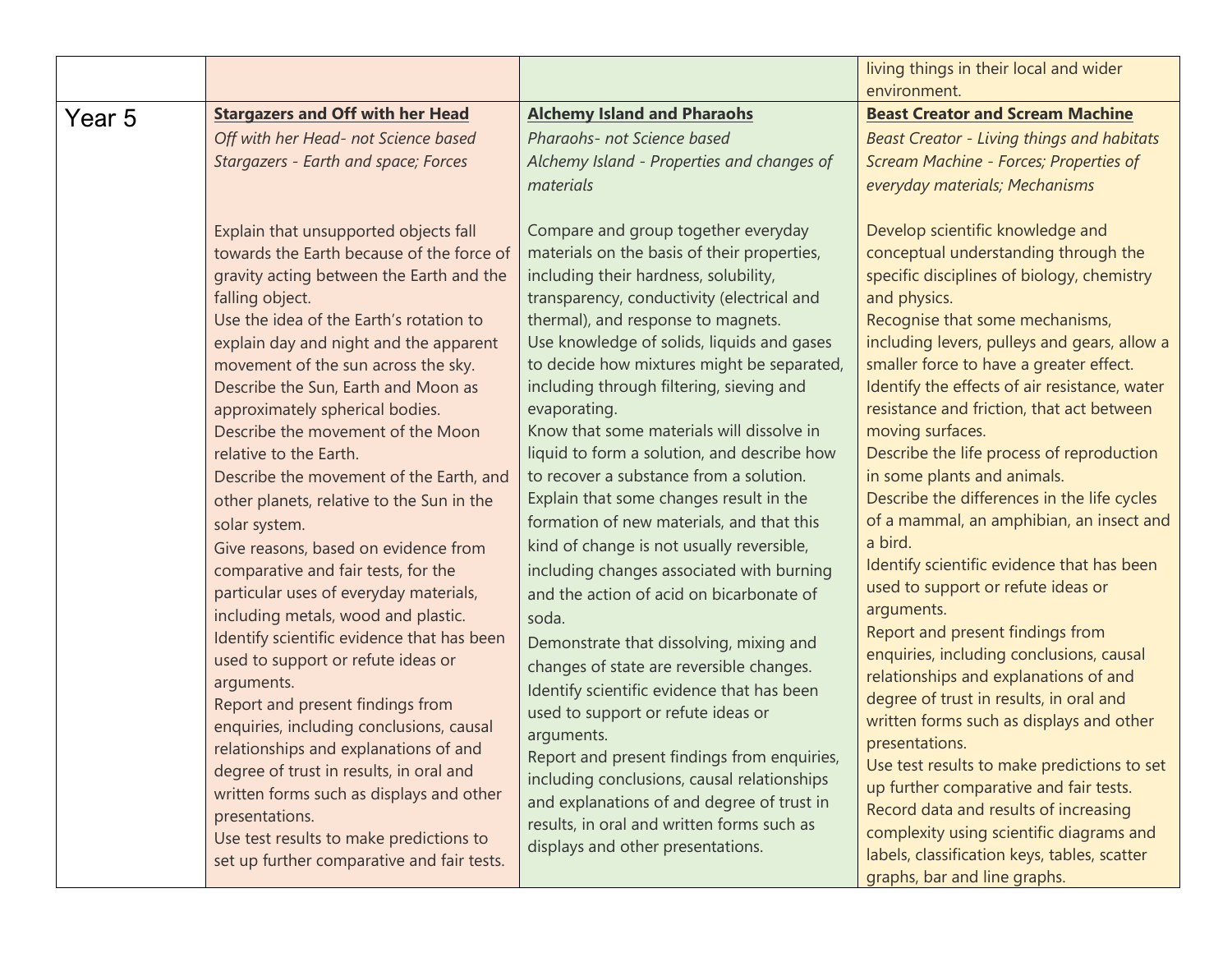|        | Record data and results of increasing<br>complexity using scientific diagrams and<br>labels, classification keys, tables, scatter<br>graphs, bar and line graphs.<br>Plan different types of scientific enquiries<br>to answer questions, including<br>recognising and controlling variables<br>where necessary.                                                                                                                                                                                                                                                                                                                                                                                   | Use test results to make predictions to set<br>up further comparative and fair tests.<br>Take measurements, using a range of<br>scientific equipment, with increasing<br>accuracy and precision, taking repeat<br>readings when appropriate.<br>Plan different types of scientific enquiries to<br>answer questions, including recognising and<br>controlling variables where necessary.                                                                                                                                                                                                                                                                                                                                                                                                                            | Take measurements, using a range of<br>scientific equipment, with increasing<br>accuracy and precision, taking repeat<br>readings when appropriate.<br>Plan different types of scientific enquiries<br>to answer questions, including recognising<br>and controlling variables where necessary.                                                                                            |
|--------|----------------------------------------------------------------------------------------------------------------------------------------------------------------------------------------------------------------------------------------------------------------------------------------------------------------------------------------------------------------------------------------------------------------------------------------------------------------------------------------------------------------------------------------------------------------------------------------------------------------------------------------------------------------------------------------------------|---------------------------------------------------------------------------------------------------------------------------------------------------------------------------------------------------------------------------------------------------------------------------------------------------------------------------------------------------------------------------------------------------------------------------------------------------------------------------------------------------------------------------------------------------------------------------------------------------------------------------------------------------------------------------------------------------------------------------------------------------------------------------------------------------------------------|--------------------------------------------------------------------------------------------------------------------------------------------------------------------------------------------------------------------------------------------------------------------------------------------------------------------------------------------------------------------------------------------|
| Year 6 | <b>Child's War and Tomorrow's World</b><br>Child's War- not Science based<br>Tomorrow's World - Light; Electricity<br>Are equipped with the scientific<br>knowledge required to understand the<br>uses and implications of science, today<br>and for the future.<br>Plan different types of scientific enquiries<br>to answer questions, including<br>recognising and controlling variables<br>where necessary.<br>Associate the brightness of a lamp or the<br>volume of a buzzer with the number and<br>voltage of cells used in the circuit.<br>Explain that we see things because light<br>travels from light sources to our eyes or<br>from light sources to objects and then to<br>our eyes. | <b>ID and Frozen Kingdom</b><br>ID - Classification; Families and inheritance<br>Frozen Kingdom - Living things and their<br>habitats<br>Identify scientific evidence that has been<br>used to support or refute ideas or<br>arguments.<br>Report and present findings from enquiries,<br>including conclusions, causal relationships<br>and explanations of and degree of trust in<br>results, in oral and written forms such as<br>displays and other presentations.<br>Use test results to make predictions to set<br>up further comparative and fair tests.<br>Record data and results of increasing<br>complexity using scientific diagrams and<br>labels, classification keys, tables, scatter<br>graphs, bar and line graphs<br>Take measurements, using a range of<br>scientific equipment, with increasing | <b>Gallery Rebels and Hola Mexico</b><br><b>Gallery Rebels - Light</b><br>Hola Mexico - Light and shadows<br>Plan different types of scientific enquiries<br>to answer questions, including recognising<br>and controlling variables where necessary.<br>Use the idea that light travels in straight<br>lines to explain why shadows have the<br>same shape as the objects that cast them. |
|        | Use the idea that light travels in straight<br>lines to explain that objects are seen<br>because they give out or reflect light into<br>the eye.<br>Recognise that light appears to travel in<br>straight lines.                                                                                                                                                                                                                                                                                                                                                                                                                                                                                   | accuracy and precision, taking repeat<br>readings when appropriate.<br>Plan different types of scientific enquiries to<br>answer questions, including recognising and<br>controlling variables where necessary.<br>Describe how living things are classified into<br>broad groups according to common<br>observable characteristics and based on                                                                                                                                                                                                                                                                                                                                                                                                                                                                    |                                                                                                                                                                                                                                                                                                                                                                                            |